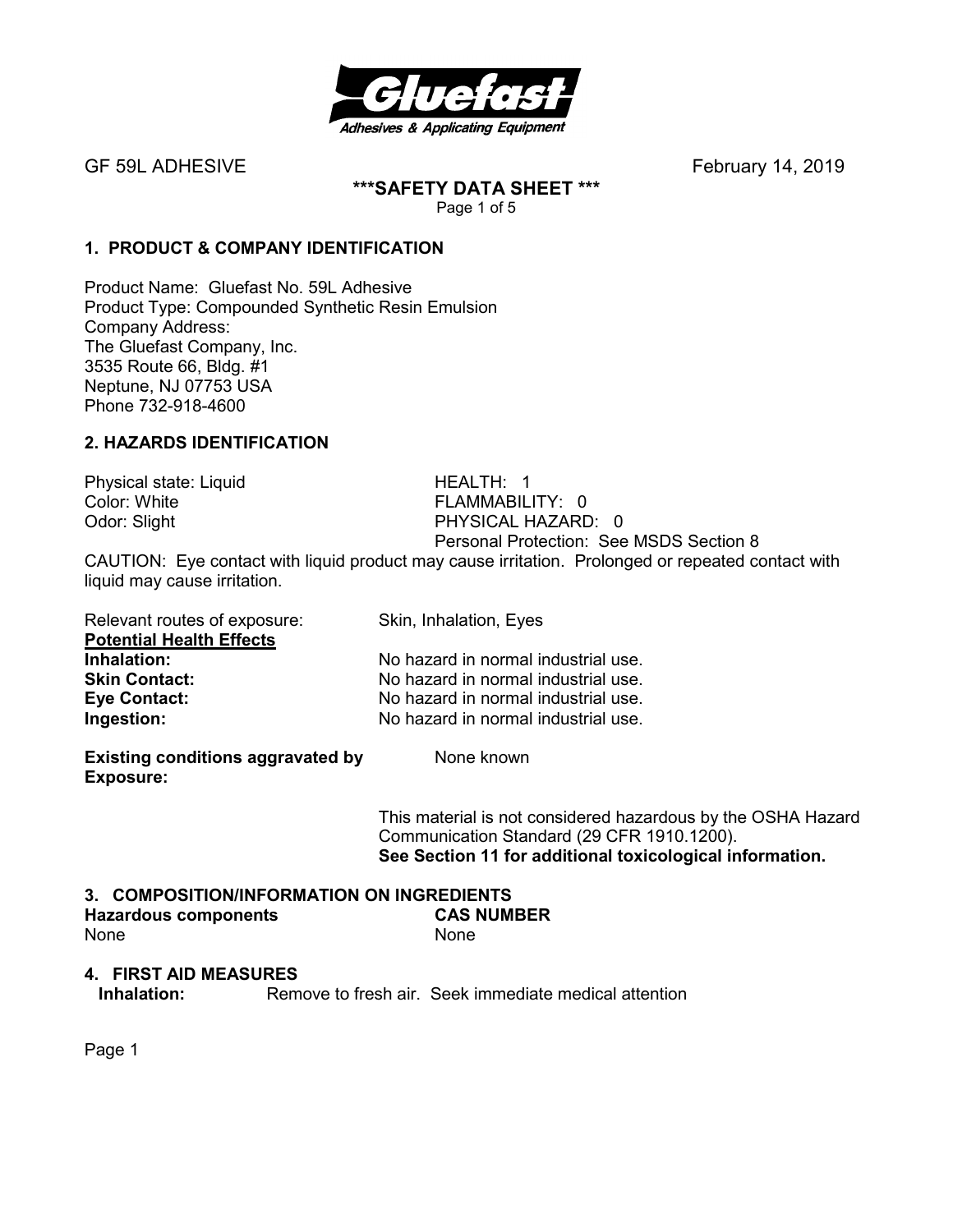

#### **\*\*\*SAFETY DATA SHEET \*\*\***

Page 2 of 5

**Skin contact:** Wash skin with water immediately If irritation persists, get medical attention.

**Eye contact:** Flush eyes with large amounts of water until irritation subsides. If irritation persists, get medical attention. **Ingestion:** Call physician at once.

| <b>5. FIRE FIGHTING MEASURES</b>      |
|---------------------------------------|
| <b>Flash point:</b>                   |
| Auto ignition temperature:            |
| Flammable/Explosive limits - lower:   |
| Flammable/Explosive limits - upper:   |
| Extinguishing media:                  |
| Special firefighting procedures:      |
| Unusual fire or explosion hazards:    |
| <b>Hazardous combustion products:</b> |
|                                       |

**Not applicable Unknown** Not applicable **Not applicable CO2**; Dry chemical; Foam Not applicable **Not applicable Not applicable** 

# **6. ACCIDENTAL RELEASE MEASURES**

Use personal protection recommended in Section 8, isolate the hazard area and deny entry to unnecessary and unprotected personnel.

| <b>Environmental precautions:</b> | For safety and environmental precautions, please<br>review entire Material Safety Data Sheet for<br>necessary information.                                                                                   |
|-----------------------------------|--------------------------------------------------------------------------------------------------------------------------------------------------------------------------------------------------------------|
| <b>Clean-up methods:</b>          | Spills should be taken up with suitable absorbent and<br>placed in containers. Spill area can be washed with<br>water; collect wash water for approved disposal. Do<br>not flush to storm sewer or waterway. |
| 7. HANDLING AND STORAGE           |                                                                                                                                                                                                              |
| Handling:                         | Open drum in ventilated area. Avoid breathing<br>vapors. Keep from freezing.                                                                                                                                 |
| Storage:                          | Store at room temperature. Rotate stock using oldest<br>material first. Shelf life is three months. KEEP<br><b>FROM FREEZING.</b>                                                                            |

**For Information on product shelf life, please review the Technical Data Sheet.**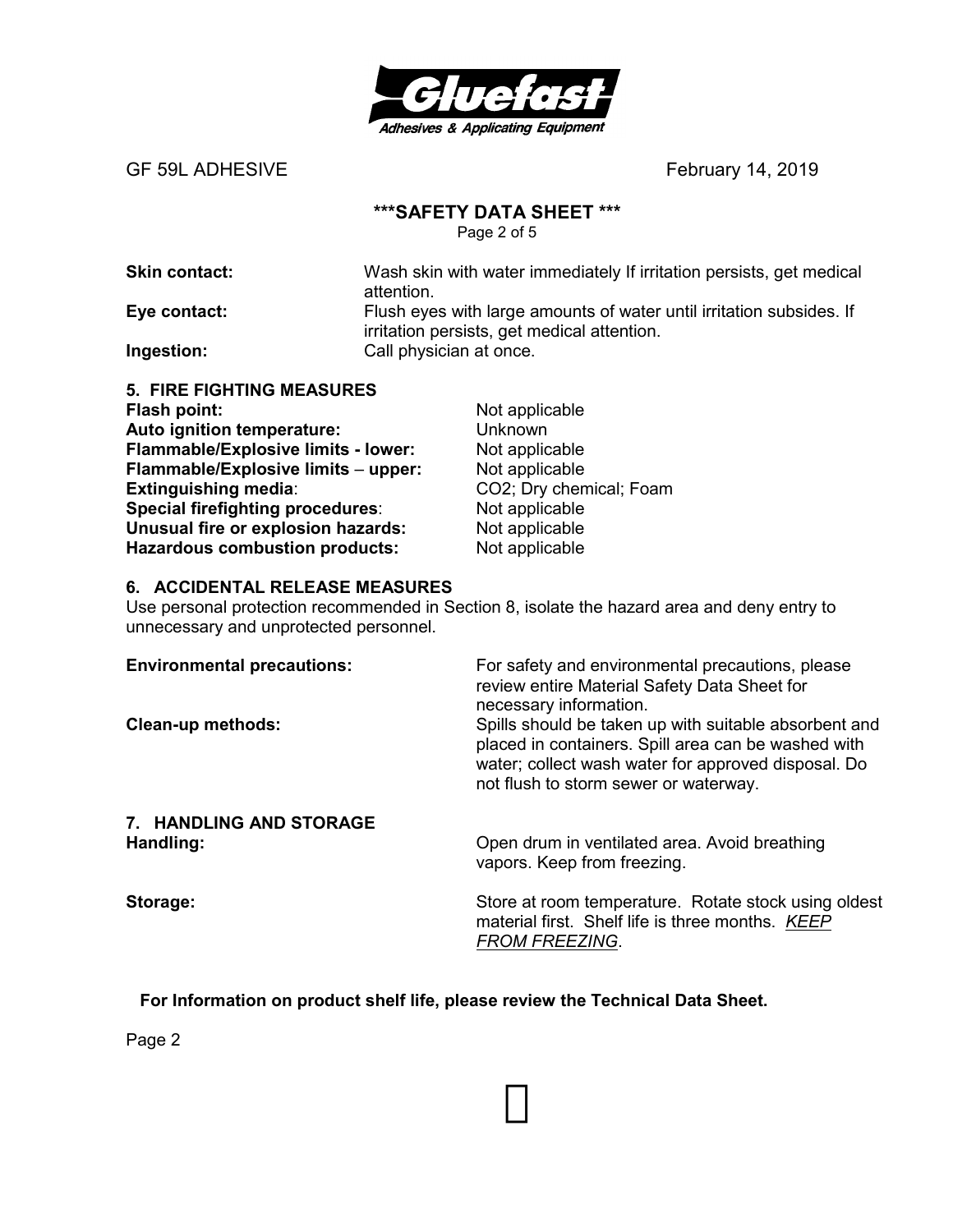

GF 59L ADHESIVE *GF 59L ADHESIVE* 

#### **\*\*\*SAFETY DATA SHEET \*\*\***  Page 3 of 5

#### **8. EXPOSURE CONTROLS/PERSONAL PROTECTION**

**Employers should complete an assessment of all workplaces to determine the need for, and selection of, proper exposure controls and protective equipment for each task performed. Hazardous components ACGIH TLV OSHA PEL AIHA WEEL OTHER**

| <b>Hazardous components</b>             | ACGIH ILV                                       | <b>OSHA PEL</b>          | AIHA WEEL                                          | <b>OIHER</b> |
|-----------------------------------------|-------------------------------------------------|--------------------------|----------------------------------------------------|--------------|
| None                                    | None                                            | None                     | <b>None</b>                                        | None         |
|                                         |                                                 |                          |                                                    |              |
| <b>Engineering controls:</b>            |                                                 | General room ventilation |                                                    |              |
| <b>Respiratory protection:</b>          | None required under normal handling conditions. |                          |                                                    |              |
| <b>Eyeface protection:</b>              | Wear safety glasses with side shields.          |                          |                                                    |              |
| <b>Skin protection:</b>                 |                                                 |                          | Gloves are not normally required for foreseeable   |              |
|                                         |                                                 |                          | conditions of use. Protective clothing is normally |              |
|                                         |                                                 |                          | not necessary for foreseeable conditions of use.   |              |
| 9. PHYSICAL AND CHEMICAL PROPERTIES     |                                                 |                          |                                                    |              |
| <b>Physical state:</b>                  | Liquid                                          |                          |                                                    |              |
| Color:                                  | White                                           |                          |                                                    |              |
| Odor:                                   | Mild                                            |                          |                                                    |              |
| <b>Odor threshold:</b>                  | Not available                                   |                          |                                                    |              |
| Ph:                                     | $4 - 5$                                         |                          |                                                    |              |
| <b>Vapor Pressure:</b>                  | 17.5(20c)                                       |                          |                                                    |              |
| <b>Boiling Point/range:</b>             | $>212F$                                         |                          |                                                    |              |
| <b>Freezing Point/range:</b>            | 32F                                             |                          |                                                    |              |
| <b>Specific gravity:</b>                | 1.03                                            |                          |                                                    |              |
| Vapor density:                          | 0.62                                            |                          |                                                    |              |
| <b>Flash Point:</b>                     | Not applicable                                  |                          |                                                    |              |
| Flammable/Explosive limits - lower:     | Not applicable                                  |                          |                                                    |              |
| Flammable/Explosive limits - upper:     | Not applicable                                  |                          |                                                    |              |
| <b>Autoignition temperature:</b>        | Unknown                                         |                          |                                                    |              |
| <b>Evaporation rate:</b>                | 1 (Water)                                       |                          |                                                    |              |
| <b>Solubility in water:</b>             | <b>Miscible</b>                                 |                          |                                                    |              |
| Partition coefficient (n-octanol/water) | Not applicable                                  |                          |                                                    |              |
| <b>VOC content:</b>                     | 0                                               |                          |                                                    |              |
|                                         |                                                 |                          |                                                    |              |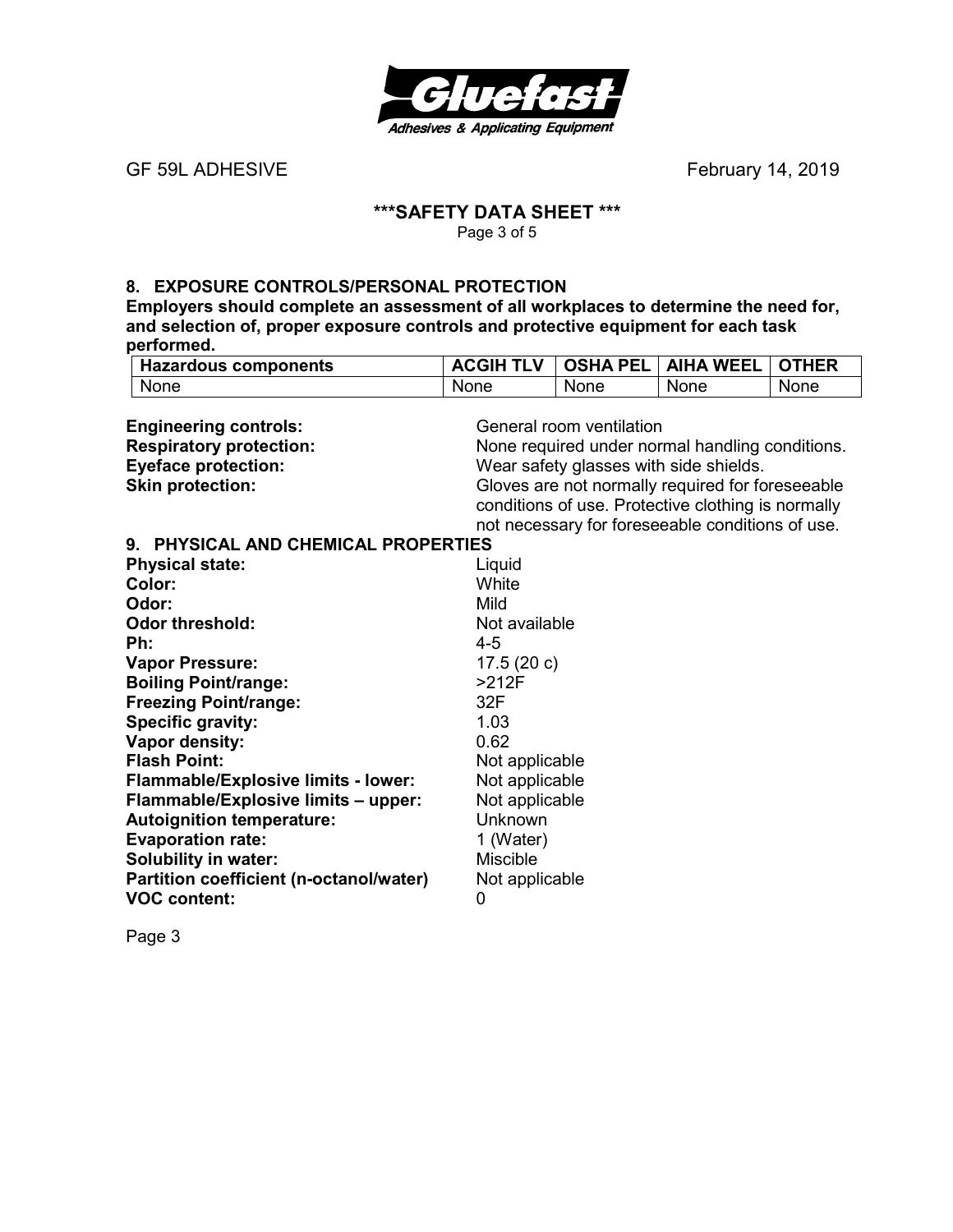

## **\*\*\*SAFETY DATA SHEET \*\*\***

Page 4 of 5

#### **10. STABILITY AND REACTIVITY**

| Stability                                                        | Stable                           |
|------------------------------------------------------------------|----------------------------------|
| Hazardous reactions:                                             | Will not occur.                  |
| Hazardous decomposition products Carbon monoxide, carbon dioxide |                                  |
|                                                                  |                                  |
| Incompatible materials:                                          | Materials that react with water. |
| Conditions to avoid:                                             | Keep from freezing.              |

#### **11. TOXICOLOGICAL INFORMATION**

| Hazardous components NTB Carcinogen |             |                        | IARC Carcinogen   OSHA Carcinogen<br>(Specifically Regulated) |
|-------------------------------------|-------------|------------------------|---------------------------------------------------------------|
| None                                | <b>None</b> | None                   | None                                                          |
|                                     |             |                        |                                                               |
| Hazardous components                |             | <b>Health Effects/</b> |                                                               |
|                                     |             | <b>Target Organs</b>   |                                                               |
| None                                |             | None                   |                                                               |

# **12. ECOLOGICAL INFORMATION**

Ecological information: Not available

#### **13. DISPOSAL CONSIDERATIONS**

|                                 | Information provided is for unused product only.                                                                                                                                                                                     |
|---------------------------------|--------------------------------------------------------------------------------------------------------------------------------------------------------------------------------------------------------------------------------------|
| Recommended method of disposal: | Waste disposal should be in accordance with<br>existing federal, state and local environmental<br>regulations. Empty containers may contain product<br>residue; follow MSDS and label warnings even after<br>they have been emptied. |
| Hazardous waste number:         | N/A                                                                                                                                                                                                                                  |

#### **14. TRANSPORT INFORMATION**

U.S. Department of Transportation Ground (49 CFR)

| Proper shipping name:     | GF59LGL, GF 59LPL, GF59LDR                                                            |
|---------------------------|---------------------------------------------------------------------------------------|
| Hazard class or division: | <b>None</b>                                                                           |
| Identification number:    | <b>None</b>                                                                           |
| Packing group:            | Carton, 5-gallon pail, 55 gallon drum                                                 |
|                           | Product is not required, non bazardous and not restricted for transport by air or way |

Product is not regulated, non hazardous and not restricted for transport by air or water.